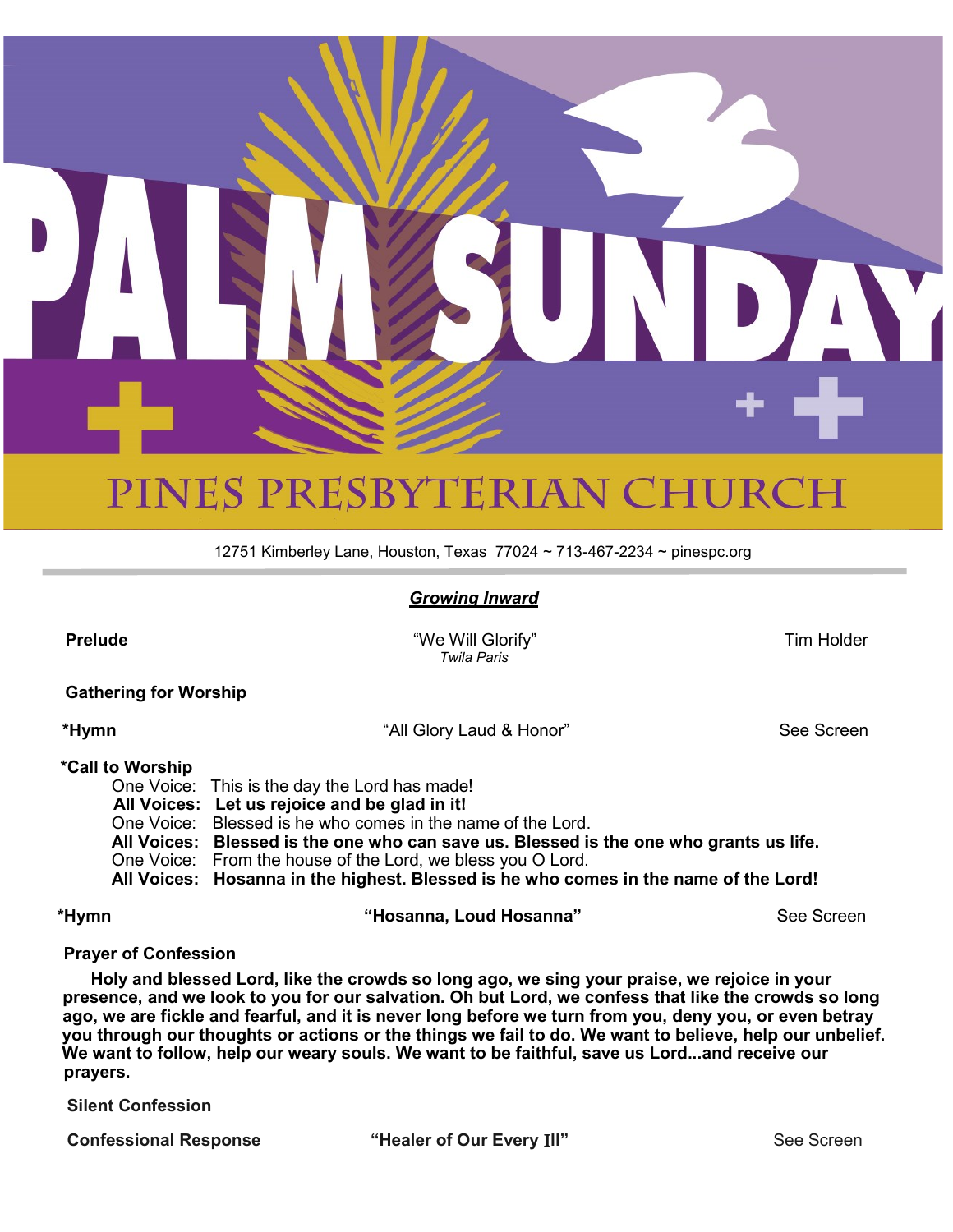# **Assurance of Grace**

One Voice: Our Lord did not leave us on the palm strewn road to Jerusalem. He did not leave us in our sin at the foot of the cross. By his grace and mercy, he died and rose again to forgive us and save us.

**All Voices: Praise God, in Jesus Christ we are forgiven!** 

**\*Gloria Patri** See Screen

**Glory be to the Father, and to the Son, and to the Holy Ghost; As it was in the beginning, is now and ever shall be, world without end. Amen. Amen.** 

*Looking Upward*

### **Children's Message**

 **This, this is where children belong, welcomed as part of the worshiping throng. Water, God's Word, bread and cup, prayer and song: This is where children belong. This is where children belong.**

| <b>First Reading</b>                        |                                                  | Zechariah 9:9-12         |  |  |  |  |
|---------------------------------------------|--------------------------------------------------|--------------------------|--|--|--|--|
| <b>Anthem</b>                               | "Lamb of Glory"<br>Greg Nelson/Phill McHugh      | Janet Wilson, Tim Holder |  |  |  |  |
| <b>Second Reading</b>                       |                                                  | Matthew 21:1-11          |  |  |  |  |
| <b>Sermon</b>                               | "Pay Attention"                                  | Rev.Barbara Retzloff     |  |  |  |  |
| *Hymn                                       | "Just a Closer Walk With Thee"                   | See Screen               |  |  |  |  |
|                                             | <b>Serving Outward</b>                           |                          |  |  |  |  |
| Prayers of the People and the Lord's Prayer |                                                  |                          |  |  |  |  |
| <b>Hymn</b>                                 | "How Great Thou Art"                             | See Screen               |  |  |  |  |
| *Charge and Benediction                     |                                                  |                          |  |  |  |  |
|                                             | *Benediction Response "All I Once Held Dear"     | See Screen               |  |  |  |  |
| *Postlude                                   | "Crown Him With Many Crowns"<br>George Job Elvey |                          |  |  |  |  |

Words printed by permission CCLI 998238 Portions of our liturgy are from The Abingdon Worship Annual 2021 Copyright © 2019 by Abingdon Press. Used by permission.



#### **Welcome to Pines**

Pines is a joyful Christian community that welcomes all. Our Mission is to make disciples who know, love, and trust in Jesus Christ. We live into our Mission by Looking Upward, Growing Inward, and Serving Outward.

#### **Helpful devices:**

Auditory assistance receivers are available with the Ushers.

**Sound:** Dan Schafer

**Liturgist:** Craig Walker

\*All who are able may stand

# **The Lord's Prayer**

Our Father, who art in heaven, hallowed be thy name. Thy kingdom come, thy will be done, on earth as it is in heaven. Give us this day our daily bread; and forgive us our debts, as we forgive our debtors; and lead us not into temptation, but deliver us from evil. For thine is the kingdom and the power and the glory, forever. Amen.

 $\overline{\phantom{a}}$  , where  $\overline{\phantom{a}}$ 

**A Stephen Ministry Congregation**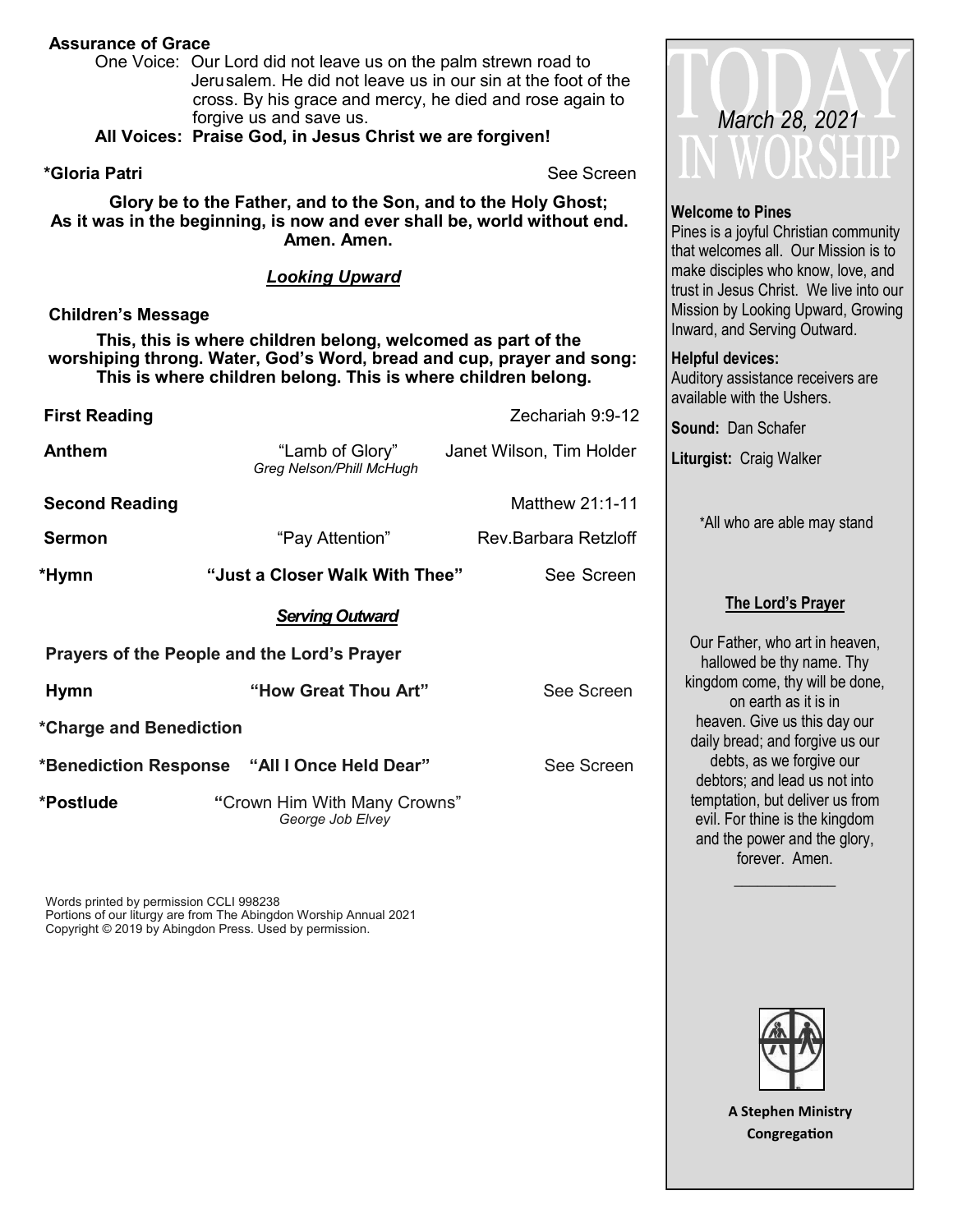# *Calendar for the Week of March 28, 2021*

| Today     | p.m.      | 8:00                                  |                                                                                                                                                         |
|-----------|-----------|---------------------------------------|---------------------------------------------------------------------------------------------------------------------------------------------------------|
| Monday    | a.m.      | 10:00                                 |                                                                                                                                                         |
| Tuesday   | a.m.      | 7:00                                  | Men's Bible Study(Meet by Zoom)                                                                                                                         |
| Wednesday | p.m.      | 8:00                                  |                                                                                                                                                         |
| Thursday  | p.m       | 1:00<br>7:00                          | Maundy Thursday ServiceSanctuary                                                                                                                        |
| Friday    | p.m.      | 12:00                                 | Good Friday Music ServiceSanctuary                                                                                                                      |
| Saturday  | a.m./p.m. |                                       |                                                                                                                                                         |
| Sunday    | a.m       | 9:00<br>9:15<br>9:15<br>9:15<br>10:45 | Adult Sunday School  Fellowship Hall<br>Youth Sunday SchoolHigh School Room<br>Worship ServiceSanctuary in Person/Live<br>Streaming on Web and Facebook |
|           | p.m.      | 5:00<br>8:00                          | In-Car-Nation WorshipBack Parking Lot                                                                                                                   |

 $\overline{\phantom{a}}$  $\overline{\phantom{a}}$ 

**Instagram.com/pineshouston**

**Get the latest announcements and reminders right before events happen. Find us here: https://twitter.com/HoustonPines.** 

Gloria Anderson Morriss Partee Norma Bender Georgette Person Jean Breitenwischer Nancy Robinson Barbara Caffall Virginia Smith

**Find us on Facebook www.facebook.comPinesPresbyterian Church-1425251917704955/**

 **The newsletter is available in the Narthex for those unable to access it online.**